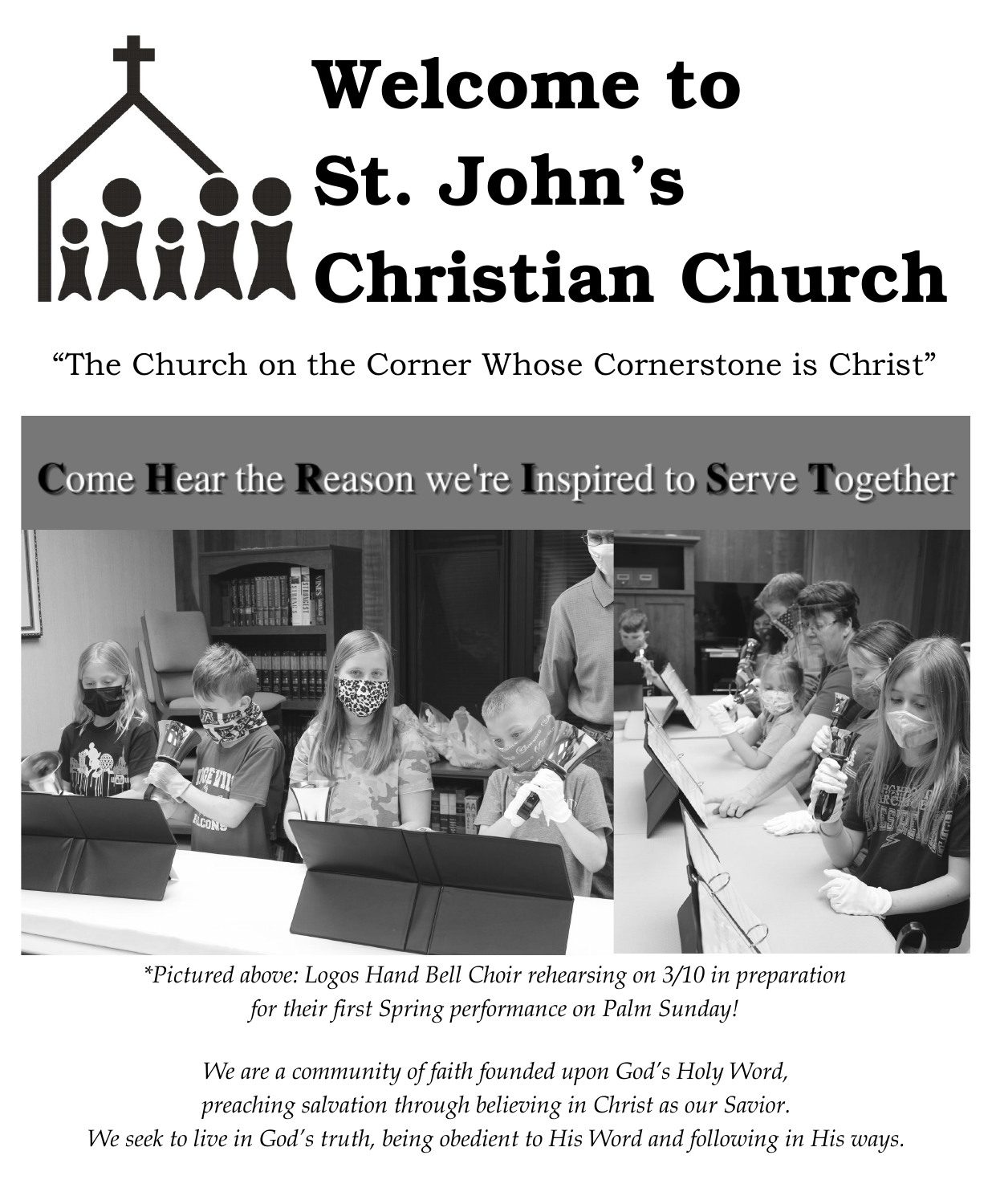March 21, 2021 8:00AM & 10:30AM

#### **Welcome to our Worship of God! Fifth Sunday of Lent**

| Ringing of the Tower Bells                                                                                                                                                                                                                                                                                                                                                                                                                                                                                                                                |             |                                                                                                     |  |  |
|-----------------------------------------------------------------------------------------------------------------------------------------------------------------------------------------------------------------------------------------------------------------------------------------------------------------------------------------------------------------------------------------------------------------------------------------------------------------------------------------------------------------------------------------------------------|-------------|-----------------------------------------------------------------------------------------------------|--|--|
| <b>Welcome and Announcements</b>                                                                                                                                                                                                                                                                                                                                                                                                                                                                                                                          |             |                                                                                                     |  |  |
| †Call to Worship                                                                                                                                                                                                                                                                                                                                                                                                                                                                                                                                          |             | #10, v. 1 & 4, "O Worship the King"                                                                 |  |  |
| †Hymn of Glad Adoration                                                                                                                                                                                                                                                                                                                                                                                                                                                                                                                                   |             | #25, v. $1 \& 3$ , "Immortal, Invisible"                                                            |  |  |
| †Prayer of Confession (L: Leader; C: Congregation)<br>Psalm 51:1-2, 10-12<br>L: Have mercy on me, O God, according to your unfailing love;<br>C: according to your great compassion blot out my transgressions.<br>L: Wash away all my iniquity<br>C: and cleanse me from my sin.<br>L: Create in me a pure heart, O God,<br>C: and renew a steadfast spirit within me.<br>L: Do not cast me from your presence<br>C: or take your Holy Spirit from me.<br>L: Restore to me the joy of your salvation<br>C: and grant me a willing spirit, to sustain me. |             |                                                                                                     |  |  |
| †Hymns of Grateful Praise                                                                                                                                                                                                                                                                                                                                                                                                                                                                                                                                 |             | #191, v. 1 & 3, "There Is Power in the Blood"<br>#190, v. 1, 2, & 4, "Are You Washed in the Blood?" |  |  |
| New Testament Scripture Reading                                                                                                                                                                                                                                                                                                                                                                                                                                                                                                                           |             | Hebrews 5:5-10                                                                                      |  |  |
| Pastoral Prayer and The Lord's Prayer (debts/debtors)                                                                                                                                                                                                                                                                                                                                                                                                                                                                                                     |             |                                                                                                     |  |  |
| <b>Special Music</b>                                                                                                                                                                                                                                                                                                                                                                                                                                                                                                                                      | Joshua Reeb | "I've Got Peace Like a River"                                                                       |  |  |
| Children's Message                                                                                                                                                                                                                                                                                                                                                                                                                                                                                                                                        |             |                                                                                                     |  |  |
| <b>Gospel Reading</b>                                                                                                                                                                                                                                                                                                                                                                                                                                                                                                                                     |             | John 12:20-33                                                                                       |  |  |
| Sermon                                                                                                                                                                                                                                                                                                                                                                                                                                                                                                                                                    |             | "Sir, We Would Like to See Jesus"                                                                   |  |  |
| †Hymn of Response                                                                                                                                                                                                                                                                                                                                                                                                                                                                                                                                         |             | #211, "O the Deep, Deep Love of Jesus"                                                              |  |  |
| †Spoken Benediction                                                                                                                                                                                                                                                                                                                                                                                                                                                                                                                                       |             |                                                                                                     |  |  |
| †Benediction in Song                                                                                                                                                                                                                                                                                                                                                                                                                                                                                                                                      |             | #202, v. 3 & 4, "Amazing Grace"                                                                     |  |  |
| †Postlude                                                                                                                                                                                                                                                                                                                                                                                                                                                                                                                                                 |             |                                                                                                     |  |  |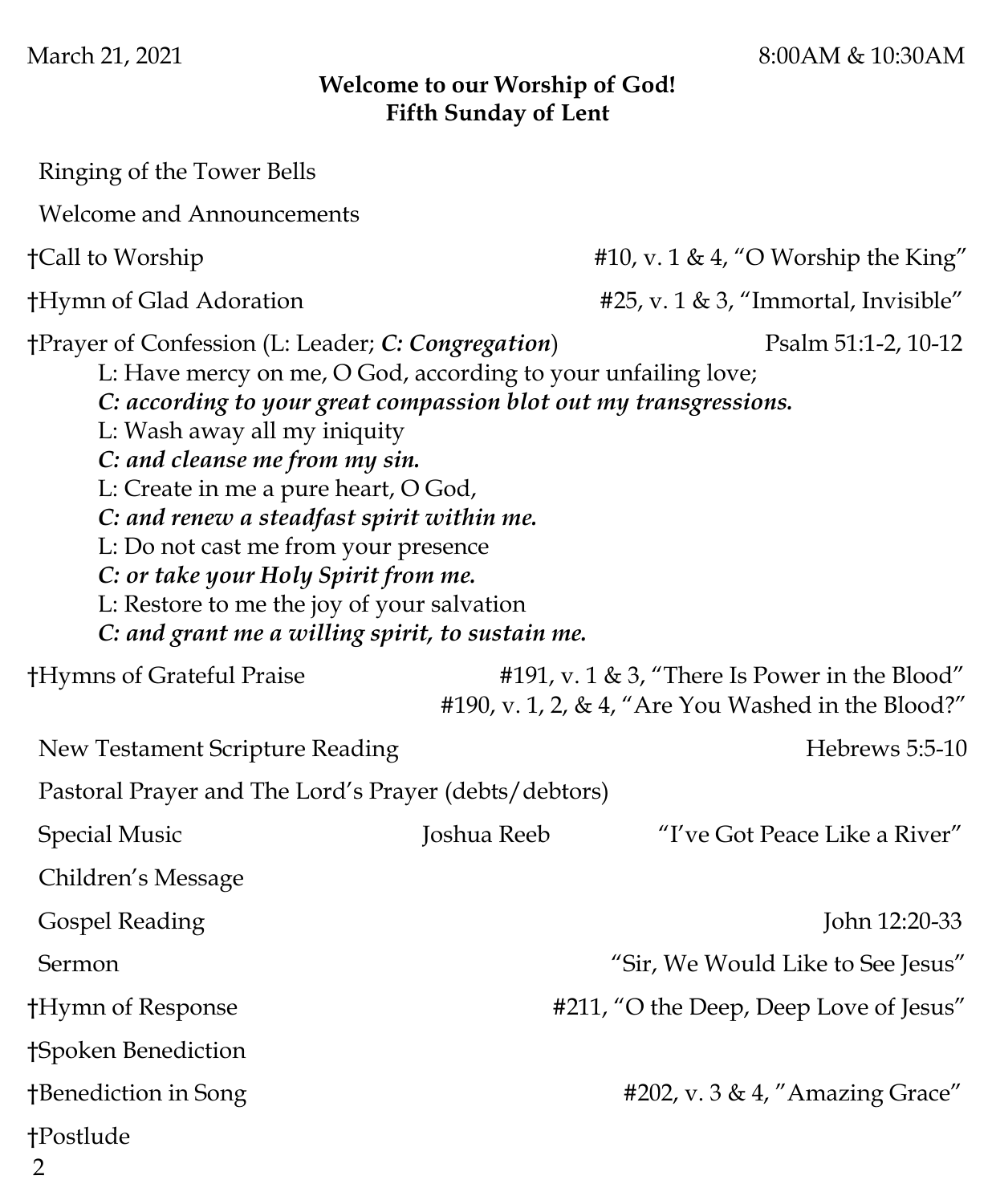## **Scripture Readings**

**Psalm 51:1-2** Have mercy on me, O God, according to your unfailing love; according to your great compassion blot out my transgressions. <sup>2</sup> Wash away all my iniquity and cleanse me from my sin.

**Psalm 51:10-12** Create in me a pure heart, O God, and renew a steadfast spirit within me. <sup>11</sup> Do not cast me from your presence or take your Holy Spirit from me. <sup>12</sup> Restore to me the joy of your salvation and grant me a willing spirit, to sustain me.

**Hebrews 5:5-10** So Christ also did not take upon himself the glory of becoming a high priest. But God said to him, "You are my Son; today I have become your Father." <sup>6</sup> And he says in another place, "You are a priest forever, in the order of Melchizedek." <sup>7</sup> During the days of Jesus' life on earth, he offered up prayers and petitions with loud cries and tears to the one who could save him from death, and he was heard because of his reverent submission. <sup>8</sup> Although he was a son, he learned obedience from what he suffered <sup>9</sup> and, once made perfect, he became the source of eternal salvation for all who obey him <sup>10</sup> and was designated by God to be high priest in the order of Melchizedek.

**John 12:20-33** Now there were some Greeks among those who went up to worship at the Feast. <sup>21</sup> They came to Philip, who was from Bethsaida in Galilee, with a request. "Sir," they said, "we would like to see Jesus." <sup>22</sup> Philip went to tell Andrew; Andrew and Philip in turn told Jesus. <sup>23</sup> Jesus replied, "The hour has come for the Son of Man to be glorified. <sup>24</sup> I tell you the truth, unless a kernel of wheat falls to the ground and dies, it remains only a single seed. But if it dies, it produces many seeds. <sup>25</sup> The man who loves his life will lose it, while the man who hates his life in this world will keep it for eternal life. <sup>26</sup> Whoever serves me must follow me; and where I am, my servant also will be. My Father will honor the one who serves me. <sup>27</sup> "Now my heart is troubled, and what shall I say? 'Father, save me from this hour'? No, it was for this very reason I came to this hour. <sup>28</sup> Father, glorify your name!" Then a voice came from heaven, "I have glorified it, and will glorify it again." <sup>29</sup> The crowd that was there and heard it said it had thundered; others said an angel had spoken to him. <sup>30</sup> Jesus said, "This voice was for your benefit, not mine. <sup>31</sup> Now is the time for judgment on this world; now the prince of this world will be driven out. <sup>32</sup> But I, when I am lifted up from the earth, will draw all men to myself." <sup>33</sup> He said this to show the kind of death he was going to die.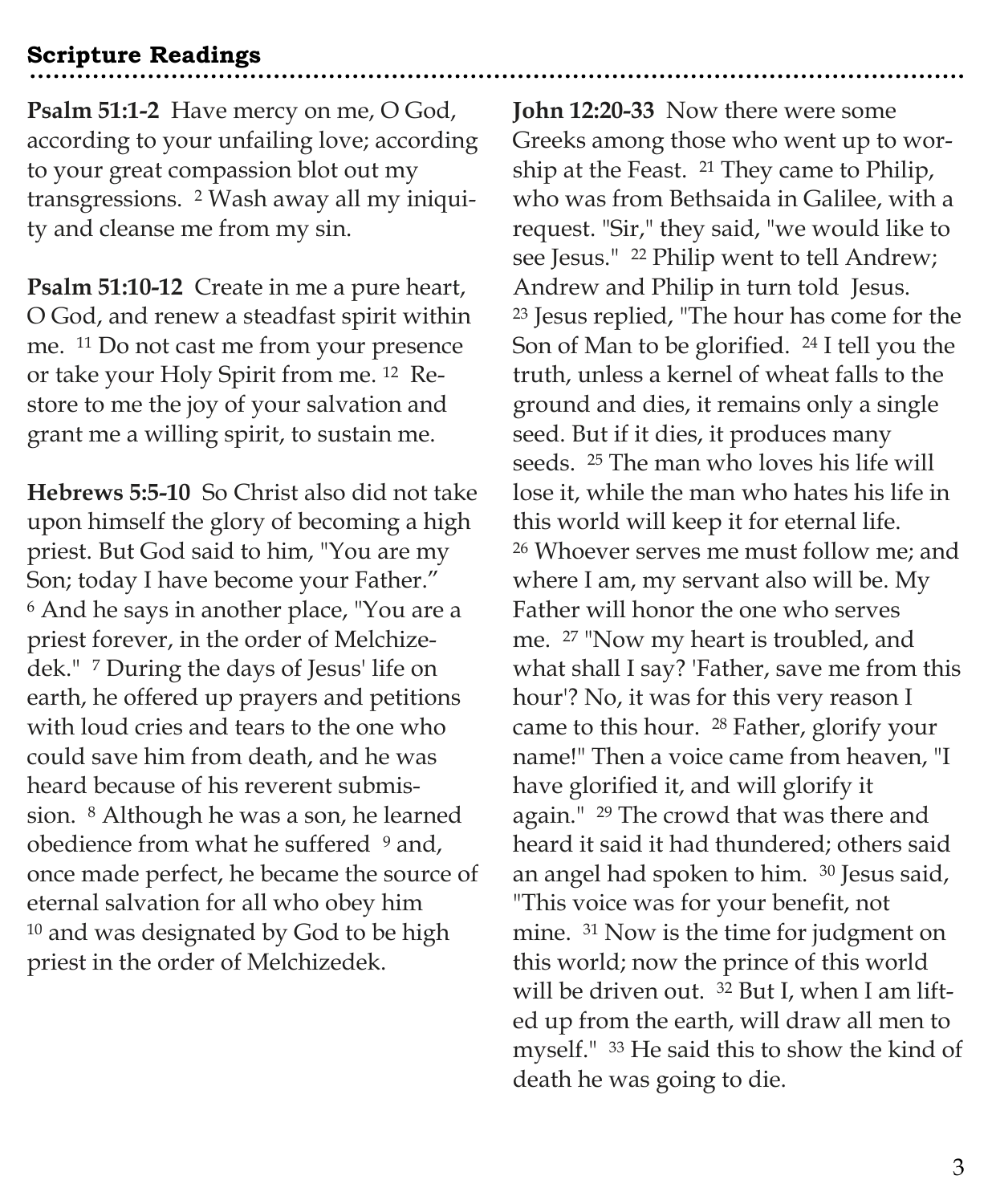#### **Sermon Notes**

Sermon "Sir, We Would Like to See Jesus" Scripture John 12:20-33

Notes:

# **Next Sunday, March 28, 2021**

Palm Sunday Scriptures – Psalm 118:1-2, 19-29; Mark 11:1-11; Philippians 2:5-11 Sermon - "Approaching Jerusalem" Special Music - Logos Hand Bell Choir, "Two Meditations on the Cross"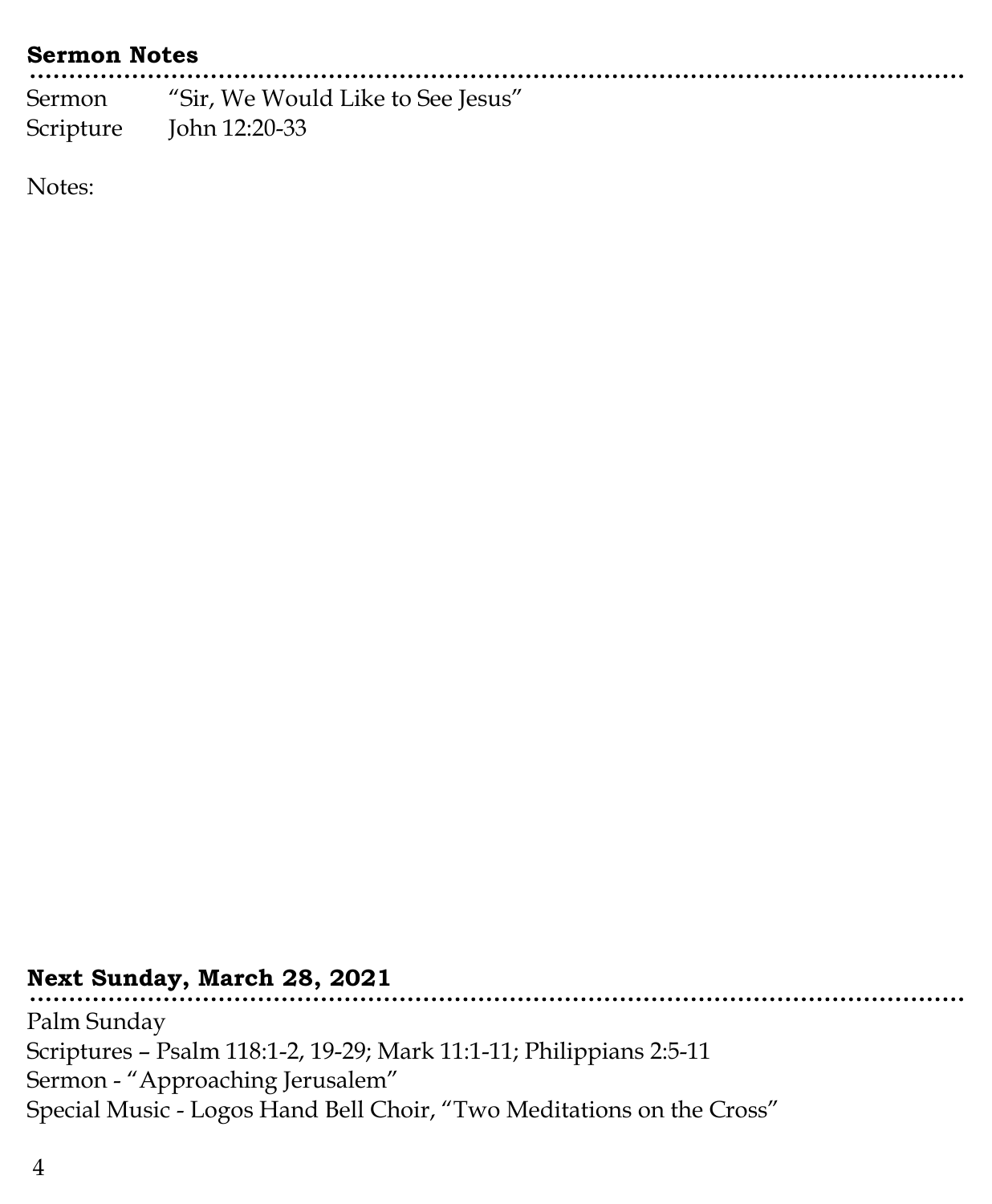#### **Announcements**

- SAVE THE DATE! A special Congregational Meeting will be held on Sunday, April 18th at 11:00AM, following Sunday School at 9:00AM and a single service of worship at 10:00AM (no 8:00AM service). The meeting will take place both in the Sanctuary and on Zoom as we did for the Annual Meeting in January. Zoom information will be posted on www.stjohnsarchbold.org/congregation at the beginning of April.
- Pastor Erich will be out of the office this week, beginning on March 22nd through March 27th. Please contact Pastor Alex or the church office in his absence.
- St. John's Stephen Ministers/Leaders are offering a four-week grief support group based on Kenneth C. Haugk's "Journeying through Grief" booklets. The group will meet in the Chapel on Thursdays at 10:30AM beginning on April 8th. If interested, please sign up on the bulletin board and pick up the booklets in the church office. It is recommended to read the first booklet prior to the first session.
- Easter Sunday Schedule:

7:00AM - Sunrise Service (Sanctuary) 9:00AM - Easter Egg Hunt 9:15AM - Sunday School, Faith Village, Confirmation 10:30AM - Worship Service (Sanctuary, Facebook and YouTube Live) *\*Breakfast will not be served this year. We hope to resume next year!*

#### **March Mission-A-Month: Friendship House**

We will continue to collect donations for the Friendship House throughout the month of March. Donations can be submitted through your weekly offering envelopes or through Breeze's Online Giving feature.

#### **Discovery Daily Devotional Guides**

Discover Daily Devotional Guides are available in the hallway literature rack in the narthex (suggested donation \$6 each). You can also access the guide online at https:// scriptureunion.org/discovery/. Below is the list of daily readings for this week: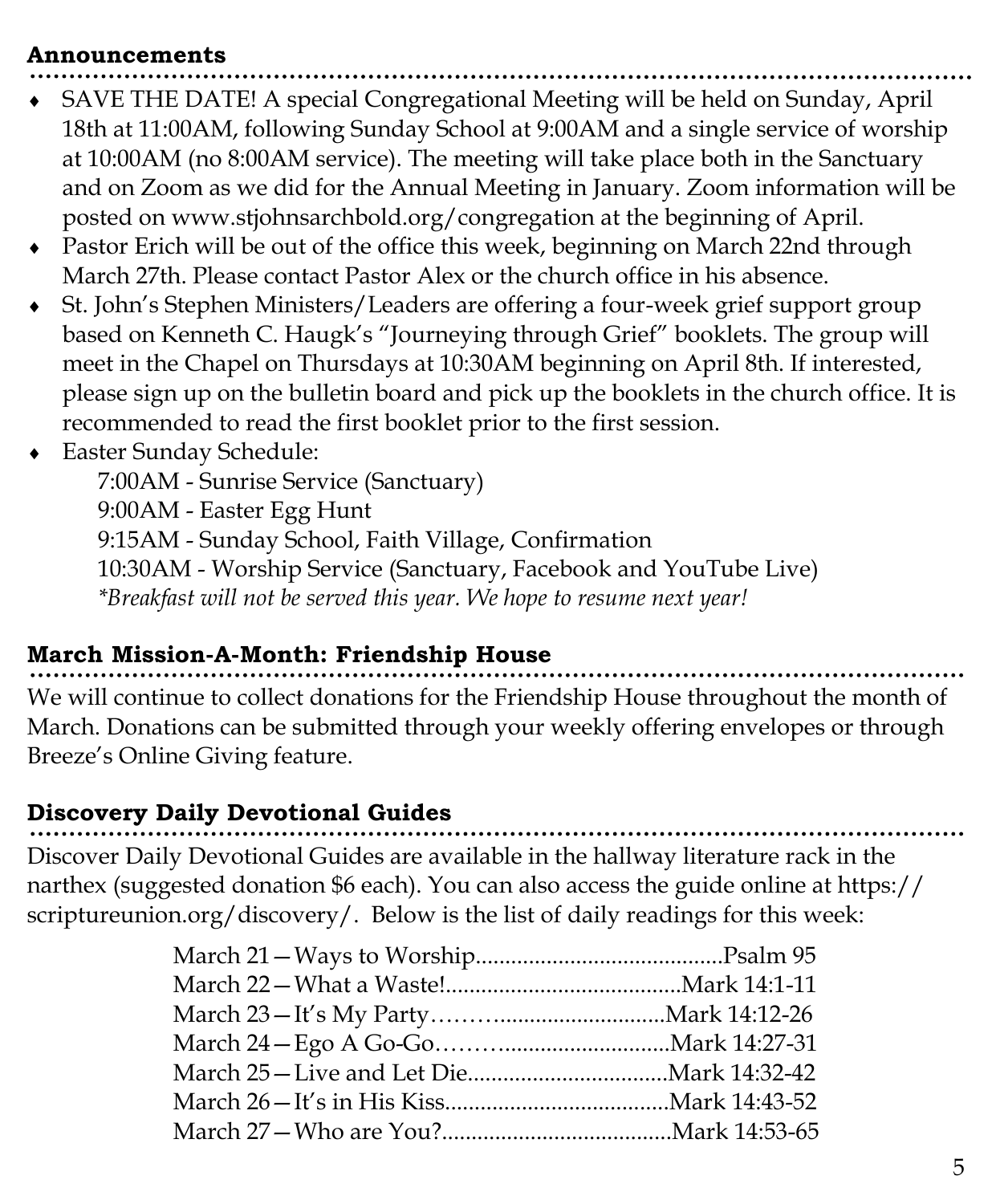## **Welcome!**

## **Guests and Visitors**

Welcome to SJCC! We are so glad you have chosen to join us as we worship the Lord together. We hope you feel God's love in a new, refreshing way. You can learn more about our church by visiting the "New to SJCC" page on our website at www.stjohnsarchbold.org/newtosjcc or by picking up a copy of "Getting to Know St. John's Christian Church: Visitor Brochure" at the literature rack near the office.

## **Mother's Room/Diaper Changing Station/Nursery Care**

We have a Mother's Room located outside of the sanctuary, currently limited to one family at a time. We kindly ask you to sanitize items after use (i.e. changing pad, toys, etc.) using the wipes provided as a respectful gesture to other families with small children in need of the room. Nursery care is offered during the 10:30 worship service for infants and pre-kindergarten children. A diaper changing station is located in the Nursery.

**Large Print and Children's Bulletins** are available on a table in the sanctuary narthex.

**Hearing Assistance** is provided by our system for hearing aids with a "loop system" switch position.

| Sun | 8:00AM  | Worship (Sanctuary)                         |
|-----|---------|---------------------------------------------|
|     | 8:30AM  | Pause for Praise (96.1 WMTR)                |
|     | 9:15AM  | Sunday School, Faith Village & Confirmation |
|     | 10:30AM | Worship (Sanctuary and YouTube Live)        |
|     | 3:00PM  | TGRM (Meet in Fireside Room)                |
| Mon | 11:00AM | <b>Staff Meeting (Office Closed)</b>        |
| Tue | 9:15AM  | Bible Study (Fireside Room)                 |
| Wed | 8:30AM  | Moms in Prayer (Fireside Room)              |
|     | 6:45PM  | LOGOS (Meet in Sanctuary)                   |
|     | 6:50PM  | IYF(Gym)                                    |
|     | 7:00PM  | Lenten Service (Sanctuary and YouTube Live) |
|     | 7:00PM  | SYF (Youth Room)                            |
| Sun | 8:00AM  | Worship (Sanctuary)                         |
|     | 8:30AM  | Pause for Praise (96.1 WMTR)                |
|     | 9:15AM  | Sunday School, Faith Village & Confirmation |
|     | 10:30AM | Worship (Sanctuary and YouTube Live)        |
|     |         |                                             |

# **Week of March 21 at St. John's Christian Church**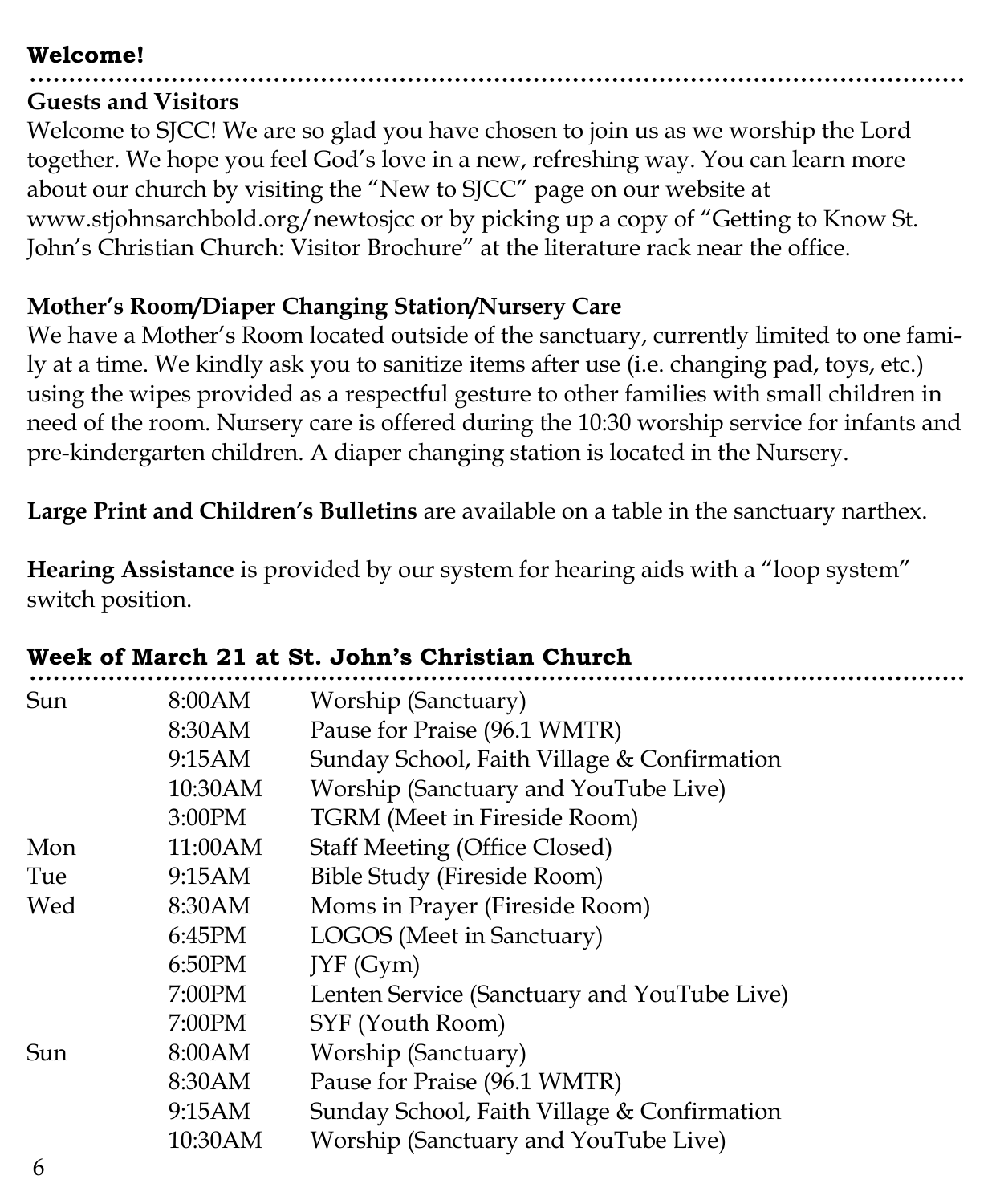# **Congregational Prayer**

Jesus, you are our Lord, and your word is our command. Let us live our lives in complete obedience of all that you command of us. Jesus, you are the beloved Son of the Father, and through you we have access to God, and a real relationship with God. Let your love permeate our lives and our relationships with others. Jesus, you are our Savior, who suffered and died for us. Let us live our lives to glorify you, we pray in your name, amen.

# **Today's Worship Servants**

| (Both) Buffy Riley          |                              |
|-----------------------------|------------------------------|
| (Both) Andrew Rohrs         |                              |
| (Both) Brad Roth            |                              |
| $(10:30)$ Jan Martinez      | $(3/28)$ Brandon & Amy Cover |
| (Both) Tom Hines            |                              |
| (8:00) Angie Neuenschwander | $(10:30)$ James Grime        |
| (10:30) Cayla Swisher       |                              |
| (10:30) Dean Sauder         |                              |
| Jim Grieser                 |                              |
| <b>Greg Walker</b>          |                              |
|                             |                              |

# **Consistory Contact Information**

| President | Gary Frazier (Ph. 419-654-3133)                                                                                                                                                                                                                                                                                                                                                                                                                                                                         |
|-----------|---------------------------------------------------------------------------------------------------------------------------------------------------------------------------------------------------------------------------------------------------------------------------------------------------------------------------------------------------------------------------------------------------------------------------------------------------------------------------------------------------------|
| Elders    | Ryan Christman (rchristman56@gmail.com; Ph. 419-551-2124)<br>Jon Lindsay (jlind@rtecexpress.net; Ph. 419-445-4504)<br>Todd Nafziger (tnafziger@sauder.com; Ph. 419-906-7343)<br>Betsy Redd (jbredd104@gmail.com; Ph. 419-551-1843)<br>Brad Roth (broth@saudermfg.com; Ph. 419-906-0408)                                                                                                                                                                                                                 |
| Deacons/  | Tim Beck (oakley4@bright.net; Ph. 419-267-5634)<br>Deaconesses Jim Grieser (jimmy2353@yahoo.com; Ph. 567-239-5876)<br>Mindy Gruenhagen (mindygruenhagen@gmail.com)<br>Keith Kern (keithkern2318@gmail.com; Ph. 419-572-1984)<br>Jan Lindsay (jlind@rtecexpress.net; Ph. 419-445-4504)<br>Crissi Stuckey (Ph. 419-551-1146)<br>Karen Walker (karenwalker2963@gmail.com; Ph. 419-572-0834)<br>Missy Warncke (mawarncke@gmail.com; Ph. 419-551-4676)<br>Bruce Wooley (wool5bw@gmail.com; Ph. 419-572-6678) |